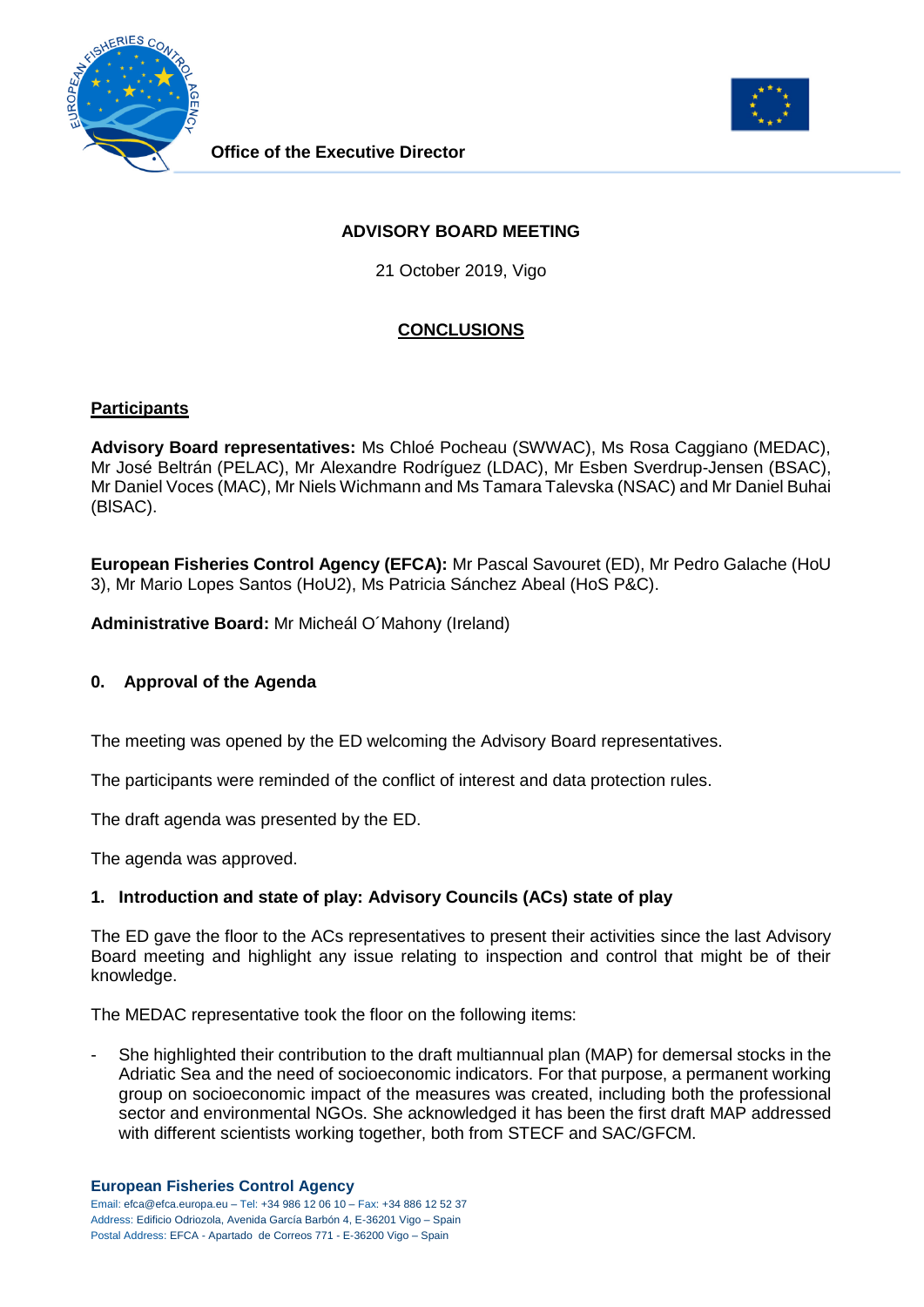- The MEDAC representative expressed its opinion on the proposed Fisheries Restricted Areas:
- On the Fisheries Restricted Area (FRA) in the Ligurian Sea "Maledetti Shoal Sensitive Habitat", the MEDAC gave an unfavourable opinion, as it was not duly consulted.
- On the Fisheries Restricted Area (FRA) in the Bari Canyon in the Adriatic Sea, the MEDAC gave a favourable opinion.
- She highlighted the need to take into consideration that the Tyrrhenian and the Adriatic Sea are very different due to the geomorphological characteristics. She said that the MEDAC expects the draft MAP for the Adriatic Sea to follow the suggestions and opinions of MEDAC, such as considering more management tools as the spatial planning and the fleet capacity.
- Control measures: All the members agreed on the joint inspection scheme, also covering Albania and Montenegro. She stated that the professional sector and some NGOs, such as WWF, are in favour of all vessels having VMS and electronic logbook. Italian operators are in favour of electronic tools for trawlers but expressed their opposition to any tool that would imply extra costs.

The ED asked her about the social unrest of some ports in the Adriatic Sea, following up some Italian media to which the representative of the MEDAC responded that the protest came from only a small part of the fisheries sector, not represented by the MEDAC or any other fisheries association, specifically in Puglia, and therefore the MEDAC had not addressed specifically the issue.

The representative of the BISAC stated that it was its first meeting, as it is the youngest advisory council, so that he would act more as an observer. On species under discussion in the AC, part of them are not in the framework of the JDP. He stressed that more cooperation with Member States would be welcome. Their recommendations address the necessary harmonisation of legislation for both Romania and Bulgaria, the EU countries in the Black Sea, also entailing sanitary rules or the role of auxiliary fishing vessels.

The HoU3 confirmed that the JDP is functioning well in the Black Sea. The procedures for sanitary rules and the classification of fishing vessels are subject to be discussed with the EC, EFCA offered to present its activities in the framework of the JDP in the Black Sea AC.

The representative of the BSAC expressed its gratitude to EFCA for joining the BALTFISH Forum meeting on 3 September 2019 on the future of the reform of the CFP. He also informed on the BSAC contribution to the control regulation and highlighted some key issues that are causing concern for the fishermen in the Baltic Sea, such has how to deal with pelagic fisheries unsorted catches when there are differences between the Baltic and the North Sea. He also mentioned differences in sampling procedures for HER and SPR landings that were addressed in a workshop organised both by Denmark and Swedish control authorities. He also referred to the emergency measures for Eastern Baltic cod and asked how this would be controlled.

On a different note, he mentioned he had received a questionnaire from the Court of Auditors, as a key stakeholder, on EFCA's performance. He considered that for advisory councils it was very difficult to answer these questions and would decline the questionnaire writing a letter with their opinion.

With regards to the issue of by catches, EFCA ED reminded that issues regarding the control regulation, should be addressed to the EC. HoU2 said to be aware about the different specific regulations in the North and Baltic Sea. He explained that EFCA had produced a sampling protocol in the framework of the JDP specific action for herring and sprat. However, after the specific action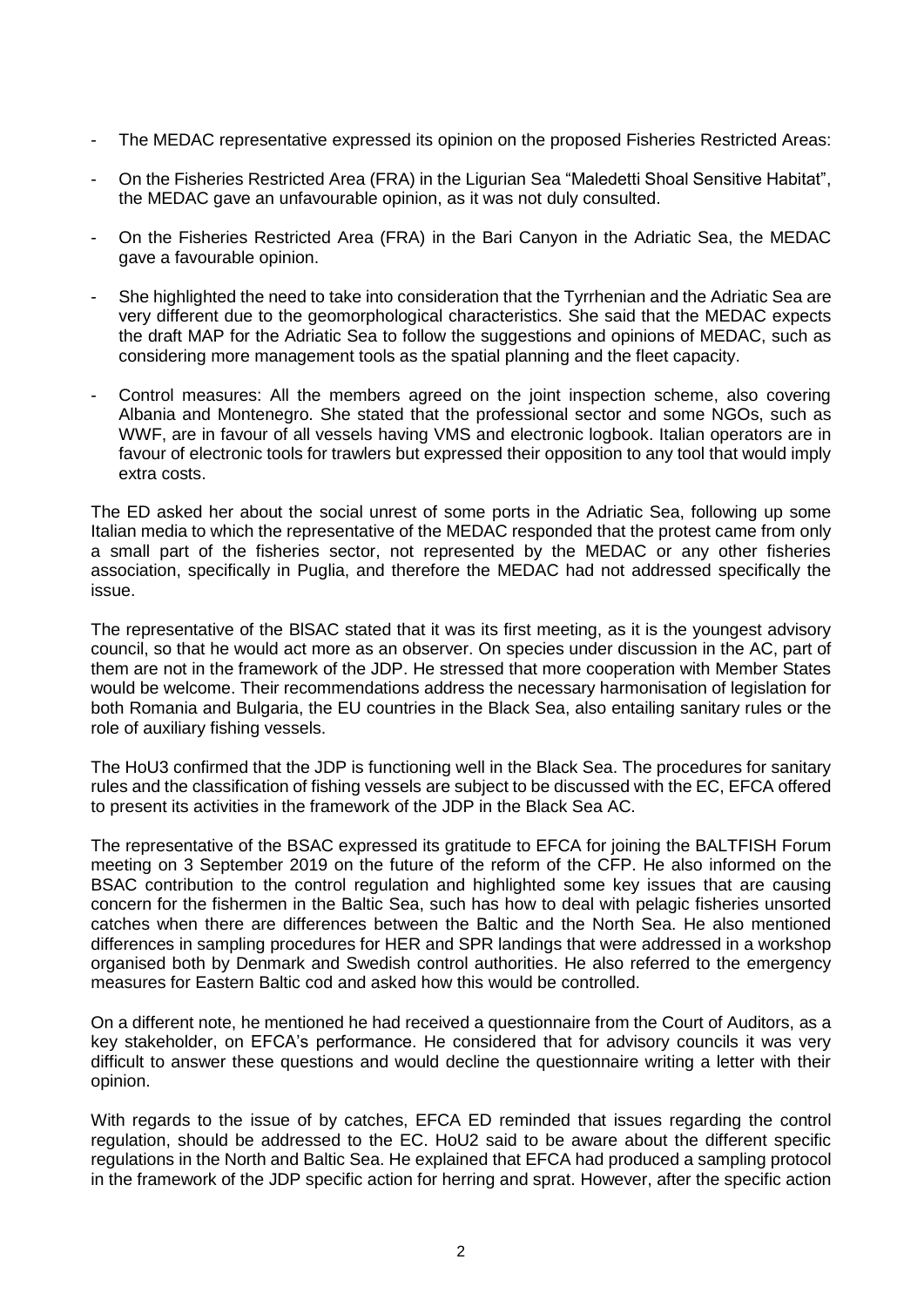was finalised, some MS went back to old practices. The pelagic fisheries sampling protocol would be promoted as a general practice at the JDP 2020 decision. He also pointed out the importance of the emergency measures for Eastern Baltic cod, which were already identified in the risk analysis with the MS.

The representative of the BSAC expressed its gratitude for the efforts made acknowledging the progress made between Swedish and Danish inspectors for more uniformity.

The representative of the LDAC pointed out the following issues:

- Review of the Control Regulation with the view of an increased role and involvement of EFCA in the external dimension of the CFP: particularly EFCA's expertise could be used to develop the technical specifications for achieving an effective implementation of the IUU Regulation; promoting a regional approach to fisheries management, Monitoring, Control and Surveillance and fight against IUU fishing (e.g. PESCAO) and enhancing capacity building and training in third countries linked to the SFPAs.
- Implementation of the Sustainable Management of the EU External Fishing Fleet ((EU) Regulation 2017/2403): The LDAC welcomes the imminent creation of the EU public register for fishing authorisations to achieve more transparency. This register is not yet in place because of its complexity in terms of IT support, as well as procedural delays and budgetary constraints, however it should be delivered by the end of 2019.
- EFCA's participation at a recent Workshop held in Madrid on 18 September 2019 under the title '*Bridging fisheries sustainability into the High Seas-South West Atlantic*' in the framework of the FARFISH Project H2020 – Atlantic South West (ASW –FAO 41): The main goal of this meeting was to address the governance challenges in High Seas, specifically in the FAO 41 area. EFCA provided there a comprehensive presentation on the SCIPs/JDPs functioning in international waters. The meeting identified two areas were EFCA could play a valuable role as member of the External Advisory Group of the project: to help to develop a methodology for cross checking VMS and AIS, and secondly, as a first step, to conceptually develop a template for a regional JDP for international fleets in the area.
- Exchange with COMHAFAT on social dialogue and the need for a global vision for the West Africa region, including piracy and security. An upcoming meeting on the social dialogue with COMHAFAT will take place.
- Under its own initiative in the second half of 2018, the LDAC started to carry out a performance review study. The LDAC has now initiated phase 2 of the project, which will look at work collaboration and external relations with EU and international organisations. It will contain a specific section on its work with EFCA and interviews will be performed and questionnaires submitted to relevant EFCA staff.

Both EFCA ED and HoU3 thanked the LDAC for their support and mentioned EFCA's limitations in terms of mandate but especially resources.

The ED took the opportunity to inform the ACs about the UN Ocean Governance conference from 2 to 6 June 2020 in Lisbon, which could be a good opportunity for reflecting more on the management and control capacity of the FAO 41.

The LDAC representative also asked about the state of play of the REM guidelines, and EFCA ED informed they were approved by the Administrative Board and available on EFCA's website.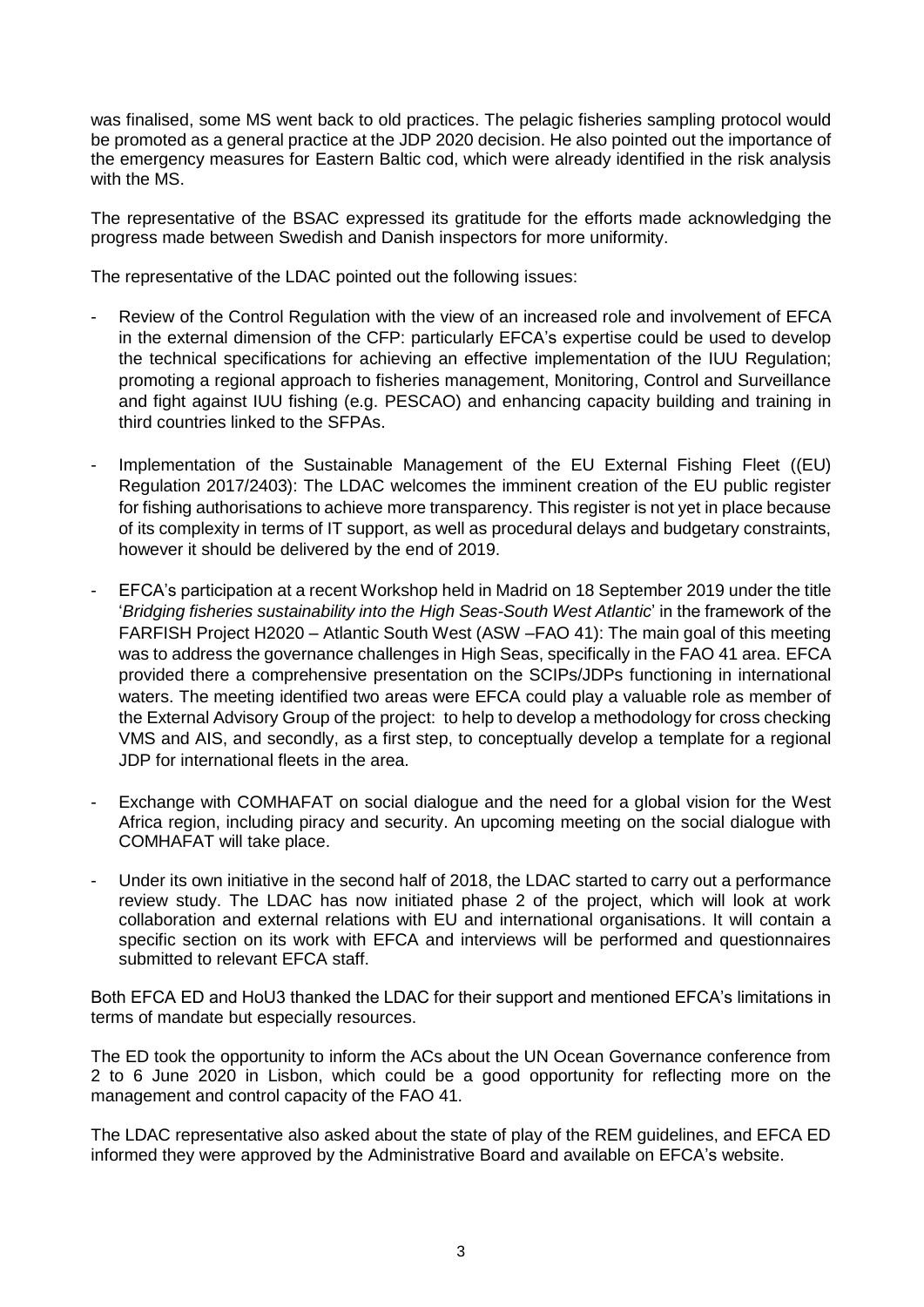The MAC representative started his intervention pointing out that Spain organises the Torremolinos conference on fishing vessels safety and that informed about a high level meeting planned between the social partners with the Spain and ILO to promote the ratification of the Work Fishing Convention No 188. For the new Commission the social agenda is very high.

He highlighted the main areas of work:

Landing Obligation: During the last MAC meeting in September 2019, the Chair of WG1 explained that the MAC previously decided to wait for the full implementation of the landing obligation before making any assessment. Fishing industry stated that fish below minimum size could not be sold for human consumption and that this would distort the market; retailers argued that there was a perception that the LO was not being fully implemented and that it would have an impact on the reputation; NGOs drew attention to a workshop organised by the European Commission (EC) on the enforcement of the landing obligation, where it was discussed how the implementation was not effective. The Chair argued that, from an AC's point-of-view, it would be important to see figures, including how much additional fish was landed and proposed to have a meeting in January 2020.

EFCA asked where the data would come from and the MAC representative responded it had to be seen, but probably from a set of institutional sources, such as EUMOFA, JRC, STECF, etc. The LDAC representative pointed out that data could come from different places but they could be part of the expert groups to work on the data and include it in a comprehensive framework.

- Marketing standards for processed products: Standards for these products are almost 30 years old ((EEC) No 2136/89, (EEC) No 1536/92) and might be updated in accordance with the requirements of the CFP. Most of the MAC stakeholders further called for the revision, harmonisation and simplification of these regulations, including for fresh products, which should be refunded in a unique text for legal clarity. The EU industry of preserved tuna and sardines is of the view that the above-mentioned regulations were still suitable and should not be changed. MAC believed more efforts are needed when it comes to harmonised implementation of EU regulations and supports more controls in the market. The MAC would like to stress the importance of coherence with other EU rules (food safety, hygiene, consumer information, IUU regulation, control and conservation rules) as well as with other relevant standards. The EC had stated that they would integrate MAC opinion in the staff working document that would be published in the last quarter of 2019 on the evaluation.
- Level Playing field: In the context of the MEP Linnea Engstrom INI Report on the implementation of control measures for establishing the conformity of fishery products with access criteria to the EU market, from September 2019, the MAC adopted a comprehensive advice with a view to identify if and where EU legislation establishes an uneven playing field between EU and imported products, and/or between EU products depending on the way of production (fresh/frozen/processed), in the field of fisheries and aquaculture with regard to the access to the markets. The advice covers proper hygiene rules through strengthened audits in third countries and proper border checks, common customs code & tariffs, as well as the fisheries Control Regulation in EU waters to apply irrespective of the flag of the vessels, for both EU MS and non-EU vessels.

It is recommended that the IUU Catch Certificate is improved to include the exact identification of the fishing vessel (e.g. IMO number) and identification of the exact date and location where the catch took place. Additionally, the MAC welcomes the recent launch of the electronic database for the submission and handling of Catch Certificates. Moreover, sanctions and point systems should be harmonised across the EU and sanitary controls improved.

EMFF: Regarding control and enforcement, the EC agrees with the MAC that funding should be provided to implement the proposed new electronic EU system for the Catch Certification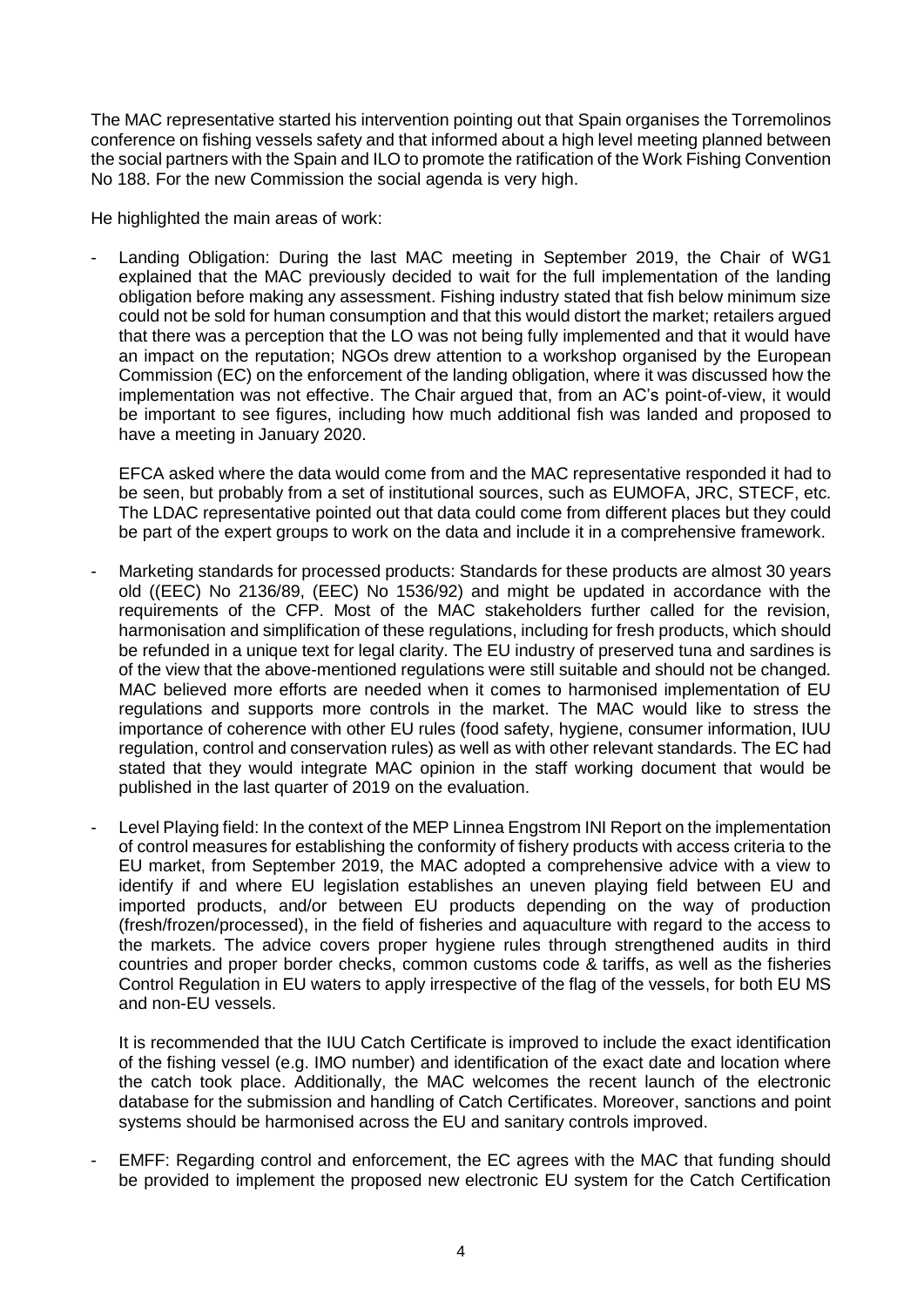Scheme (CATCH). The EMFF can support the development of catch certification schemes under the control and enforcement budget line.

The representative of the SWWAC informed they had issued their opinion on the control regulation proposal.

The representative of PELAC summed up their main areas of activity:

- Landing obligation: Its implementation continues to be one of the biggest challenges as it has caused problems on choke species. Using the Choke Mitigation Tool, they keep working to avoid the premature closure of fisheries and they have submitted a recommendation in response to the new Disposal Plan for Demersal species in the North Sea and NW Waters.

- Control focus group: A PELAC focus Group on Control has been created with the objective of evaluating and developing recommendations to the Commission proposal on the Fisheries Control System. A complete document was sent to the European Commission.

-Multiannual Management Strategy. The development of a multi-year management strategy has always been a key objective for the PELAC. They are currently working on a genetic research project, together with an acoustic study, to differentiate the 6a North and 6a South and 7bc herring stocks. Another study on North Sea horse mackerel continues, and has extended to the NWW population. With the new ICES assessment of the stock of Western horse mackerel, the focus group has tried to develop a management plan that, given the current situation, could result in a reconstitution plan. The focus group on blue whiting is working to develop an appropriate management plan for stocks subject to high fluctuations in recruitment. Other species, such as the herring of the Celtic Sea, are being studied.

-Recommendation on TAC and Quota and other short-term management measures: Proposals are formulated based on the recommendations received by ICES in July and October.

- Fisheries Management based on the Ecosystem Approach: The lack of motivation by stakeholders for this approach continues to be a problem for its implementation. A specific Focus Group has been created to protect the spawning areas of the herring from other activities outside the fishing activity, such as seismic activities or the construction of wind turbine farms. This analysis study could be transferred to other stocks, but the lack of resources and capacity has slowed the progress within the PELAC.

-Regionalisation: The nature of the pelagic stocks made it necessary to apply regionalisation. PELAC has required the establishment of a regional subgroup for pelagic stocks, but it has not been achieved. The information received from the regional groups is limited.

EFCA asked about the issue of wind farms raised by the representative of the PELAC.

The representative of the BSAC said they would like to have more information on the herring spawning grounds, as it seems there is an overlap between the wind farms and its spawning grounds. On his side, the MAC representative said it was a worrying project certainly for some sectors in the UK, Denmark and Netherlands, as it overlaps with the fishing activity. He informed that the first action would be addressed to the European Parliament, and then they would organise a workshop.

The BSAC asked about the way EFCA interacted with Frontex issues, explaining that fishermen are obliged to contact their border authorities to have passports inspected. In Denmark they need to travel far to have passports checked for the border control scheme. He also raised the issue of communication with Lundy Sentinel, for example when they are in French waters and are addressed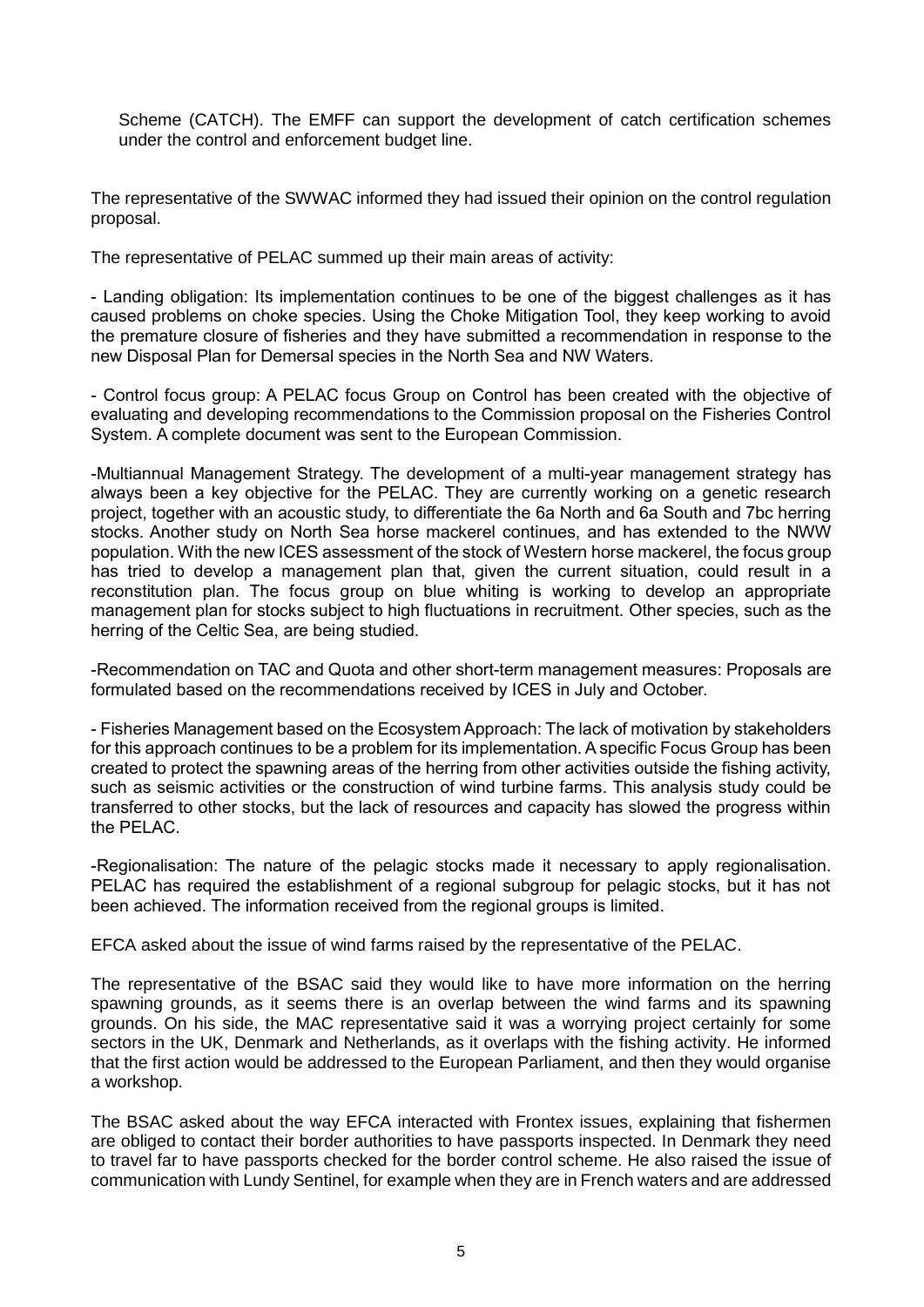by Spanish inspectors. It would be a good idea to inform the fishing fleet on how the EFCA vessel operates and what to expect.

The ED took on board the question of languages when inspecting vessels and suggested benchmarking the concept of the international maritime organisation standard vocabulary to develop a standard vocabulary to facilitate the inspections. He also explained that EFCA has a good cooperation with Frontex and could bring this topic to the dialogue.

The representative of the NSAC commented on the following issues:

- Wind mills: For many years they have an ecosystem working group that deals with activities other than fisheries, such as natural sites or windmills.
- Brexit: As a consequence, the secretariat has moved from Aberdeen to the Netherlands. Tamara Talevska is the new Executive Secretary. A new Chair has been elected, coming as well from the Danish association.
- Control working group: It has given advice for the control regulation, which was published on 3 April and available on the AC website.
- Landing Obligation: For the last five years, the AC has given 16 pieces of advice on LO and its development, which have been submitted to the Scheveningen Group. Much of the focus has been made on the possible exceptions, as they make control and data collection more difficult, and have implications like the lack of awareness on discarding behaviours in the North Sea. The AC believes it is time to start looking at the revision of the CFP, and make changes in article 15, as it does not work. There is a logistical problem as undersized fish can go to pet food, fish food or fish oil, but there are many places for landing.
- Control regulation: There will be a meeting with the Scheveningen Group, on 31 January in Berlin, with much focus on Brexit. In the North Sea there will be EU, UK and Norway, with maybe three different legislations on control. EFCA should reflect this into its work programme for over the next years.

The ED made a short state of play of the EFCA preparedness in case of a no-deal Brexit.

Regarding the Landing Obligation, the AB representative of Ireland said there are other answers to the ones proposed, as there is a much wider scope for usage of fish below minimum size.

#### **2. EFCA´s Annual work programme 2019 implementation**

EFCA ED provided the main data as of 30 September 2019 for inspections and suspected infringements. He also reported on the no-deal Brexit preparedness, the cooperation with Regional Groups, the European cooperation on Coast Guard functions and the PESCAO project.

The representative of the LDAC asked who was taking care of the regional FMCs within PESCAO. The HoU3 replied that it depends, sometimes the States operate national centres, and in other cases, such as in the regional body FCWC, based in Ghana, they are acquiring a regional system that other countries could use as the national FMC.

#### **3. EFCA´s draft Single Programming Document: Multiannual work programme 2020-2024 and Annual Work Programme 2020**

EFCA ED did a presentation on the draft Single Programming Document:

- The SPD 2020 was first presented to the Administrative Board in October 2018, then notified to the institutions in January 2019 and takes into account the Commission written opinion issued on 18 July 2019, as well as comments provided by the Commission after circulation of the document to the Board.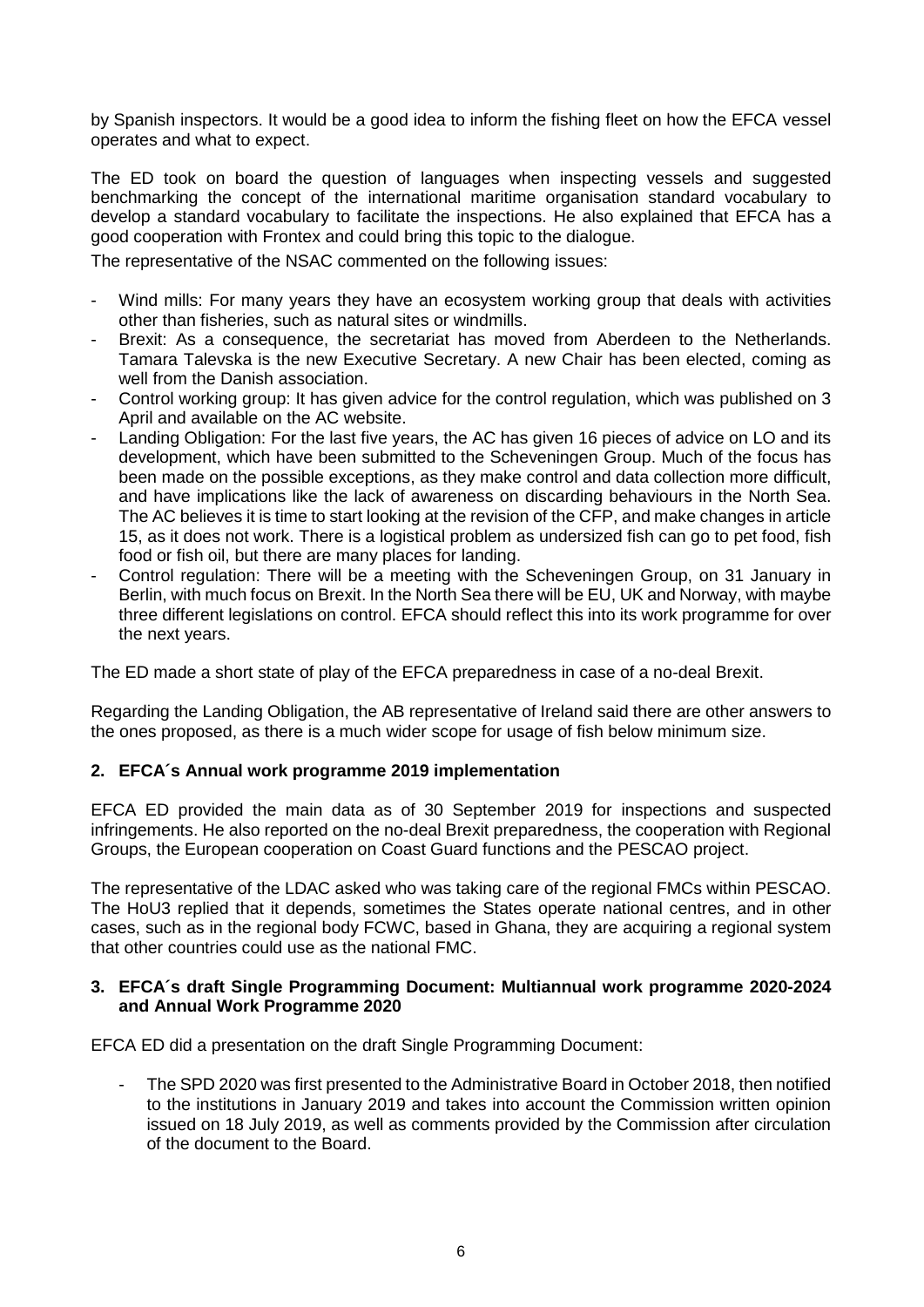- The SPD 2020 has been substantially streamlined in its multiannual and annual part. The multiannual programming is structured around six strategic multiannual objectives and four (formerly three) strategic areas. It will keep the legacy of 2019.
- The annual activities have been restructured. The number of operational objectives has been reduced from 10 in 2019 to 6 in 2020. The performance indicators have been reviewed.
- The Annual work programme 2020 has been reorganised in line with the strategic multiannual objectives and areas of intervention for 2020-2024, and responds to the Board members' comments made during the Board meeting on 14 March 2018.
- The six strategic multiannual objectives were presented, as well as the four strategic areas and their relationship with the strategic multiannual objectives and the KPI.
- On the operational area:
	- o Implement JDPs and assist the Member States and the Commission in EU waters, the North Atlantic as well as in the Mediterranean Sea and Black Sea
	- $\circ$  Promote a risk management based approach and compliance evaluation
	- o Support the EU in the implementation of the external dimension of the CFP
	- o Strengthen compliance through the implementation of EU international projects (e.g. PESCAO) as regards fisheries monitoring, control and surveillance
	- $\circ$  Improve capacities to implement fisheries control and support other coastguard functions
- On the horizontal area:
	- $\circ$  Provide the Board with the capacity for achieving its responsibilities in governance and expertise, in particular as regards a strategic discussion on the future of the Agency
	- o Ensure inter-agency cooperation and, where possible, streamline and/ or create synergies
	- $\circ$  Streamline processes of the Agency to become more efficient. At the same time, as referred to in the preamble of the SPD 2020, moving to agile e-administration will help to achieve a good work-life balance at the Agency
	- Concerning the budget, in Titles II and III there was a slight decrease compared to last year, in order to align EFCA activities and carry them out in the most efficient way.

The representative of the Baltic Sea said he was aware of EFCA staff to be overworked and asked if the slight increase for next year would solve this issue. He also asked about the workload for the interagency cooperation.

EFCA answered that understaffing in MS on fisheries control is a reality. EFCA has the possibility to decide on negative priorities with its Administrative Board. The cooperation with the other EU agencies has given EFCA more intelligence and data and has made EFCA´s activities more efficient.

#### **4. The way forward: draft Single Programming document: Multiannual work programme 2021-2025 and Annual Work Programme 2021**

EFCA ED explained that the draft SPD 2021 covers a five-year period from 2021 to 2025, which are the first five years of the next Multiannual Financial Framework (MFF) period. The SPD 2021 will maintain the same level of 2020, as EFCA has been considered an agency working in the Security field.

From the presentation, the representative of the LDAC asked if any recommendation of the five year external evaluation was considered not implemented. EFCA ED explained that part of EFCA´s work has been integrated in the enforcement loop of the MS, and it is not easy to have a demarcation line on what EFCA is doing and what MS are doing when defining indicators. There will probably be a working group to improve this approach.